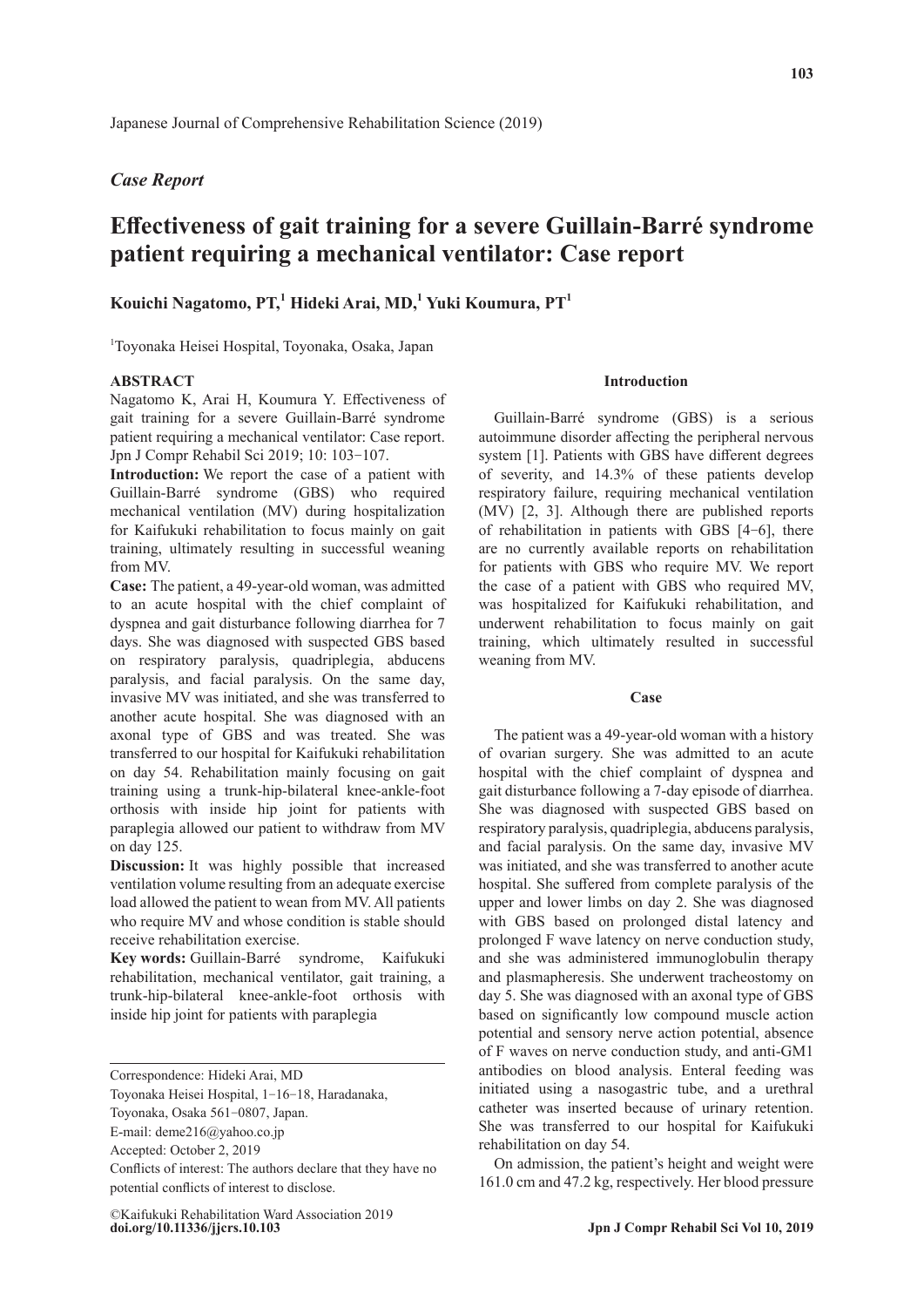was 135/73 mmHg; heart rate, 105 beats/min, regular; body temperature, 37.0℃; respiratory rate, 17 breaths/ min; and percutaneous arterial oxygen saturation  $(SpO<sub>2</sub>)$ , 97%. MV mode (Trilogy O<sub>2</sub> plus<sup>®</sup>, Royal Philips) consisted of synchronized intermittent mandatory ventilation, fraction of inspired oxygen at 21%, tidal volume at 420 mL, positive end-expiratory pressure at 5 cmH<sub>2</sub>O, pressure support (PS) at 10 cmH2 O, and respiratory rate at 10 breaths/min. Hughes Disability Scale (HDS) was Grade 5. Although she was unable to close her eyes, she was able to indicate yes or no with an ocular movement. Gross muscle testing (GMT) was 0 for the neck, the upper limbs, the lower limbs, and the trunk. The Medical Research Council (MRC) sum-score was 0 (Table 1). Range of motion in the upper and lower limbs was not restricted. Deep tendon reflex of the upper and lower limbs was not observed. Mild sensory disturbance was present in the whole body. We were unable to conduct an

intelligence test using the Hasegawa Dementia Rating Scale-Revised score. The Functional Independence Measure (FIM) score was 40 (13 for motor items and 27 for cognitive items). Rehabilitation was aimed at extubation, inhibiting contracture, stabilizing sitting position, reducing the amount of assistance, achieving communication tools, vocalization, and enabling the oral consumption of meals. The patient received three 20-min sessions of physical therapy (PT), occupational therapy (OT), and speech language therapy (ST) daily (i.e., nine sessions daily for approximately 150 days). The strategy for PT was to focus mainly on gait training using a trunk-hip-bilateral knee-anklefoot orthosis (THbKAFO) with inside hip joint for patients with paraplegia (Prime walk  $R^{\textcircled{R}}$ , Tomei Brace Co., Ltd.) (Figure 1), cervical orthosis (Vista ${}^{\circledR}TX$ , Aspen Medical Products), and bilateral arm sling (New Arm Suspender<sup>®</sup>, ALCARE Co., Ltd.) 3 or 4 days a week, except on bathing day and on holidays

**Table 1.** A comparison of Medical Research Council (MRC) scale between day 1 and day 150.

|                    | <b>MRC</b> Scale   |                      |  |
|--------------------|--------------------|----------------------|--|
|                    | Day 1 (right/left) | Day 150 (right/left) |  |
| Shoulder abduction | 0/0                | 1/1                  |  |
| Elbow flexion      | 0/0                | 1/1                  |  |
| Wrist extension    | 0/0                | 1/1                  |  |
| Hip flexion        | 0/0                | 1/1                  |  |
| Knee extension     | 0/0                | 1/1                  |  |
| Ankle dorsiflexion | 0/0                | 1/1                  |  |
| MRC sum-score      |                    | 12                   |  |



**Figure 1.** A trunk-hip-bilateral knee-ankle-foot orthosis with inside hip joint for patients with paraplegia and gait training used for the patient requiring mechanical ventilation.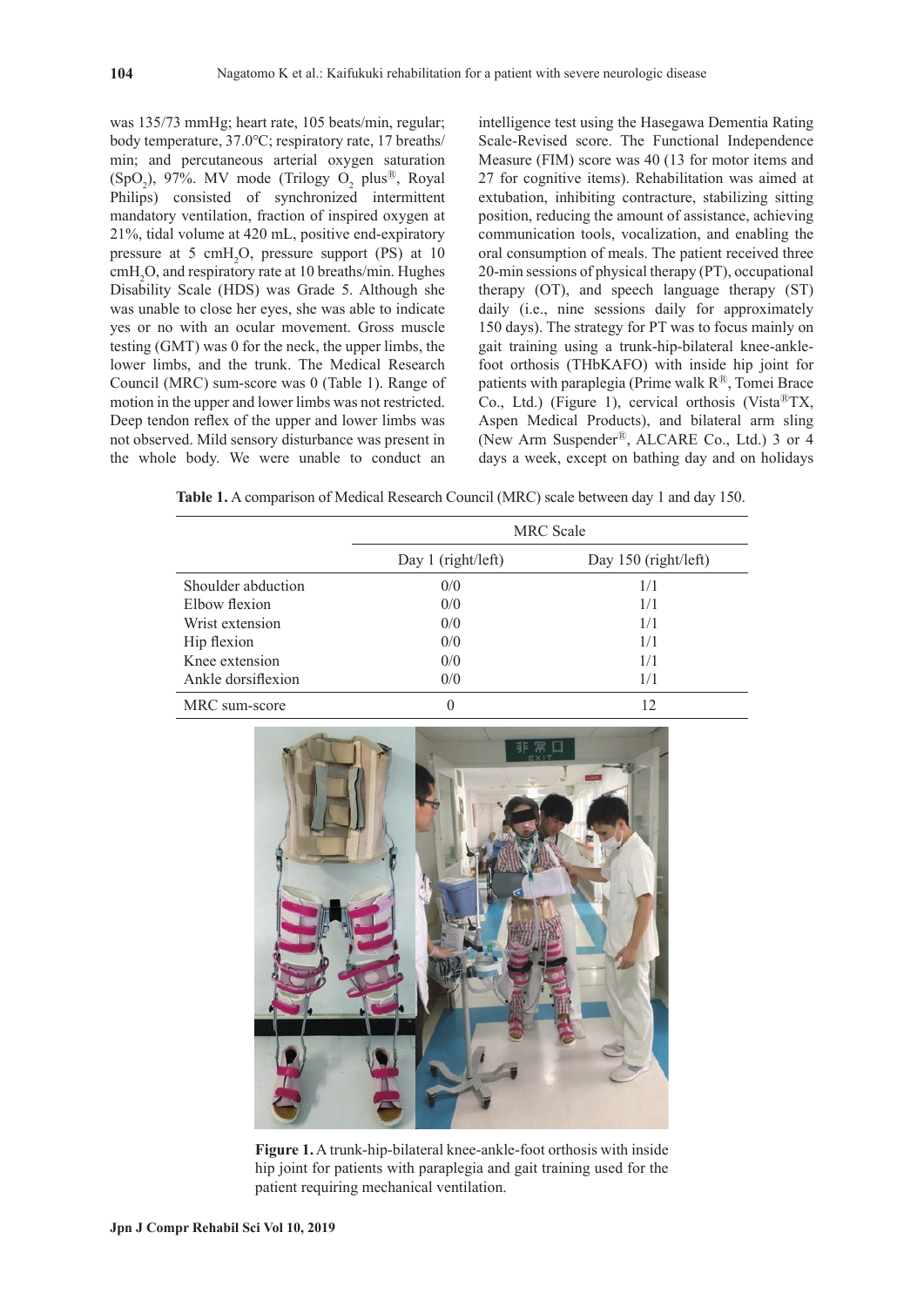

**Figure 2.** Clinical course of total walking distance per day and Functional Independent Measure.

when the attending physician was absent. Additionally, respiratory rehabilitation, range-of-motion exercises (ROMEs), sitting training, and standing training using a tilt table were planned. For OT, ROMEs and upperlimb training were planned. Oral care, oral and facial function training, and achieving communication tools were planned for ST. The Japanese Association of Rehabilitation Medicine standards were used for discontinuing rehabilitation [7]. The exercise load was adjusted using vital signs, and the Borg scale was used as indices during rehabilitation. We established a strategy of regularly checking creatine kinase (CK) and aldolase (ALD) to evaluate overwork.

For PT, respiratory rehabilitation and ROMEs on a bed, sitting training on a wheelchair with a reclining backrest, and standing training using a tilt table were initiated on day 1. On day 6, blood gas analyses indicated that pH was 7.605,  $PCO_2$  and  $PO_2$  were 25.6 and 114.4 mmHg, respectively, and  $HCO_3^-$  and BE were 25.4 and 4.0 mEq/L, respectively. She was able to stick out her tongue a little. Gait training using a THbKAFO with Prime walk  $R^{\textcircled{B}}$  was initiated at a distance of 40 m on day 15 (when it was delivered to our hospital) (Figure 1). Walking distance per day was gradually increased to 100 m on day 22. A videofluorographic examination for swallowing was implemented on day 35. Although making a bolus and delivering to the pharynx was poor, no aspiration was observed. On day 37, blood gas analyses revealed that pH was 7.478,  $PCO_2$  and  $PO_2$  were 33.5 and 102.8 mmHg, respectively, and  $HCO_3^-$  and BE were 24.8 and 1.3 mEq/L, respectively. A muscle contraction of her face was observed on day 38. The urethral catheter was removed on day 44; subsequently, urine left the body. As the patient's respiratory state was stable, PS

was decreased to 5 cmH<sub>2</sub>O in the daytime from day 46. Movements of lips, tongue, and eyelids were observed on day 51. For ST, we had her perform vocalization training using a tracheal cannula speech type (KOKEN TRACHEAL CANNULA PP Speech Type<sup>®</sup>, KOKEN CO., LTD.) on the condition that she was intermittently weaned from MV for a few minutes from day 69. Gait training was increased to 300 m on day 70. She was able to utter up to 12 sounds on day 78. She was weaned from MV for 2 h and was able to converse from day 89. She was able to eat rice and chopped food on day 105, and she was served these items for lunch from day 107. As the patient's respiratory state was stable, PS was decreased to 3 cmH<sub>2</sub>O on gait training from day 113. She was weaned from MV and had KOKEN TRACHEAL CANNULA PP Speech Type $\mathbb{R}$  in the daytime, and MV was used at night from day 121. She was allowed to wean from MV all day on day 125. Subsequently, gait training was performed safely. Endotracheal extubation was performed on day 140. She was transferred to a bed for long-term care for the purpose of continuing rehabilitation on day 150. Kaifukuki rehabilitation improved the patient's HDS to Grade 4, MRC sum-score to 12, and FIM score to 50 (15 for motor items and 35 for cognitive items) (Figure 2 and Tables 1 and 2). Gait training occasionally could not be performed, and walking distance was short because of leg pain, general fatigue, and trouble with the orthosis. Gait training was implemented for 50 days, and there was no problem in the patient's cardiopulmonary state (Figure 2 and Table 3). CK and ALD levels were within normal ranges during hospitalization.

Informed consent was obtained from the patient and her family prior to preparing this report.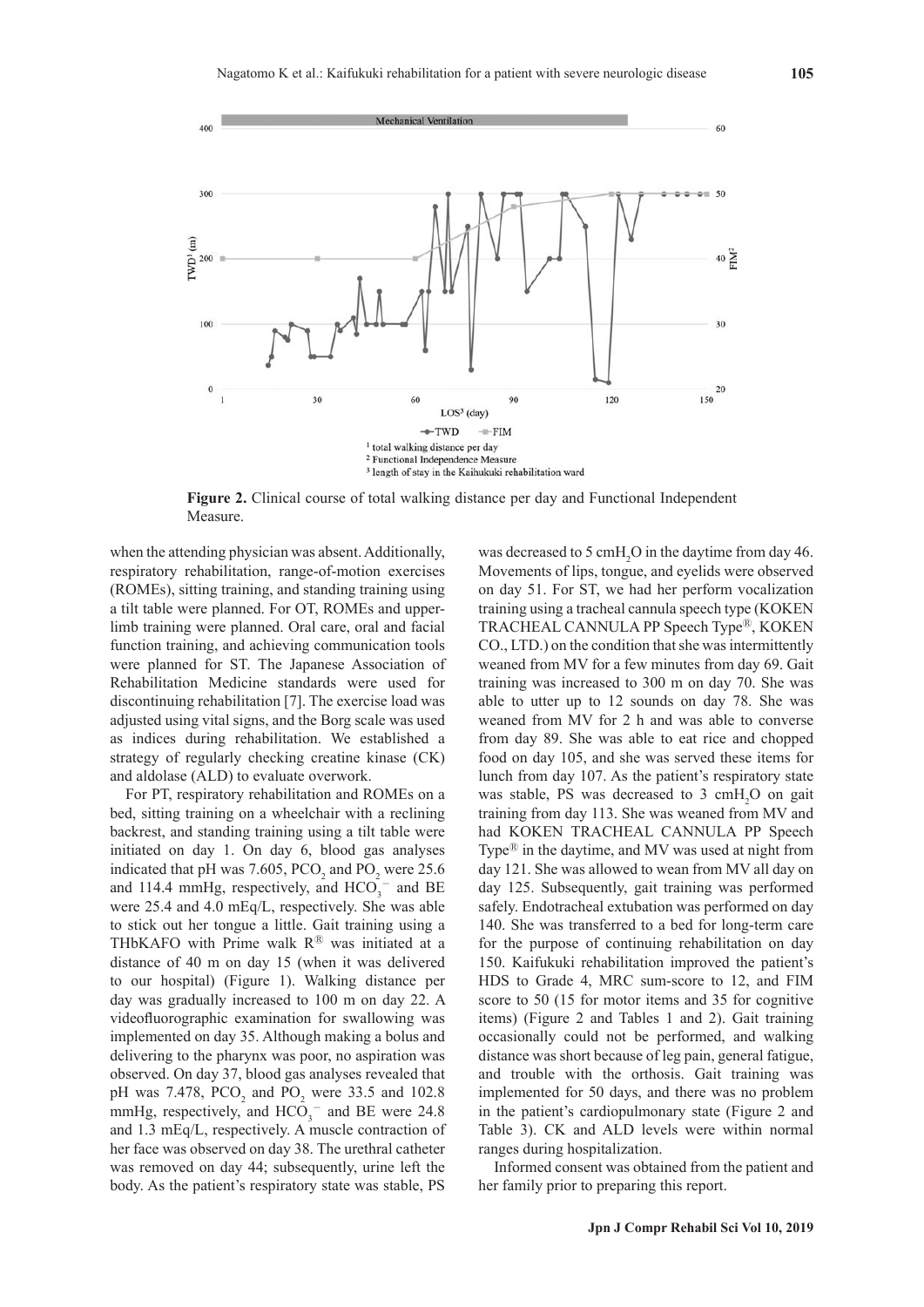### **Discussion**

Rehabilitation focusing mainly on gait training allowed the patient to wean from MV. In patients with GBS, lower MRC sum-score, presence of facial and/or bulbar weakness, and days between onset of weakness and admission  $(≤ 7 \text{ days})$  were the main predictors of MV [3, 8]. Patients who are unable to lift their arms from the bed (bilateral MRC of deltoid muscles of 0‐2, its common C5 innervation with the phrenic nerve) with axonal degeneration have a 90% chance of requiring prolonged MV [9]. The lack of foot flexion ability at the end of immune therapy predicts a prolonged duration of MV [10]. The patient satisfied all of these conditions so that it may have been difficult to wean from MV. Gait training significantly contributed to weaning from MV under such a bad condition.

|                                          | Table 2. A comparison of Functional Independence |
|------------------------------------------|--------------------------------------------------|
| Measure (FIM) between day 1 and day 150. |                                                  |

|                                | <b>FIM</b> |                 |
|--------------------------------|------------|-----------------|
|                                |            | Day 1 Day $150$ |
| Eating                         | 1          | 1               |
| Grooming                       |            |                 |
| Bathing                        |            |                 |
| Dressing, upper body           |            |                 |
| Dressing, lower body           |            |                 |
| Toileting                      |            |                 |
| Bladder management             |            | 2               |
| Bowel management               | 1          | $\overline{2}$  |
| Transfers—bed/chair/wheelchair |            | 1               |
| Transfers—toilet               |            | 1               |
| Transfers—bath/shower          | 1          | 1               |
| Walk/wheelchair                |            |                 |
| <b>Stairs</b>                  |            |                 |
| Comprehension                  | 6          | 7               |
| Expression                     | 2          | 7               |
| Social interaction             | 7          | 7               |
| Problem solving                | 6          | 7               |
| Memory                         | 6          |                 |
| Total score                    | 40         | 50              |

In the first place, exercise loading is not contraindicated for patients requiring MV [11]. Standing training and gait training are effective for patients requiring MV [12, 13]. After a positional change from supine to standing, the increase in minute ventilation is achieved by significant increases in tidal volume and respiratory rate in patients requiring MV [12, 14]. Progression to gait training may require the use of a tilt table given the prolonged bed rest and dysautonomia that are associated with GBS [15]. Additionally, gait training for patients requiring MV for more than 30 m or 6 min decreases the duration of MV [12, 13]. Therefore, it is possible that gait training for up to 300 m decreased the patient's duration of MV. Elevations in respiratory rate and heart rate of the patient receiving gait training suggested an adequate exercise load for cardiopulmonary function. Although GMT of the patient's lower limbs was not much improved, respiratory function was improved by active gait training. In a similar case, Muraki et al. reported the effect of passive leg cycle exercise (PLE) on respiratory responses in people with paralysis due to spinal cord injuries with complete lesion, in which mean time since injury was more than 14 years [16]. Pulmonary ventilation was significantly greater during PLE at exercise than at rest [16]. It is suggested that a chemical signal (carbon dioxide) within the arterial blood controls the pulmonary ventilation response [16]. Ozasa et al. reported the effect of machine-assisted cycling on exercise capacity in elderly patients with heart failure [17]. Machine-assisted cycling has the potential to improve endothelial function in these patients [17]. It is possible that passive gait training using a THbKAFO with Prime walk  $\mathbb{R}^{\circledR}$  improved the patient's respiratory function by means of the same mechanism.

THbKAFO with Prime walk  $R^{\textcircled{\tiny{\textregistered}}}$  was used for the patient's gait training. Prime walk  $R^{\circledR}$  has an imaginary axis close to a location of physiological hip joints and a linear guide unit, which make legs swing smoothly, hence improving the efficiency of gait [18]. THbKAFO is useful in patients who have low-bearing capacity of the trunk and both low limbs [19]. THbKAFO demonstrated more extended walking distance than a combination of other orthoses [19]. Therefore,

**Table 3.** Respiratory rate, heart rate, tidal volume, and saturation of percutaneous oxygen of patient requiring mechanical ventilation.

|                                | Before gait training |                | On gait        | After gait training |
|--------------------------------|----------------------|----------------|----------------|---------------------|
|                                | Supine               | Standing       | training       | supine              |
| Respiratory rate (breaths/min) | $19(11-27)$          | $23(22-24)$    | $28(23-33)$    | $14(10-22)$         |
| Heart rate (beats/min)         | $96(84-110)$         | $114(109-120)$ | $102(85-135)$  | $104(88-114)$       |
| Tidal volume (mL)              | $416(140-532)$       | $375(340-410)$ | $436(162-703)$ | 568 (395-752)       |
| $SpO_{2}(%)$                   | $96(93-99)$          | $98(98-99)$    | $96(93-99)$    | $95(92-98)$         |

Mean (minimum-maximum).

 $SpO<sub>2</sub>$ , saturation of percutaneous oxygen.